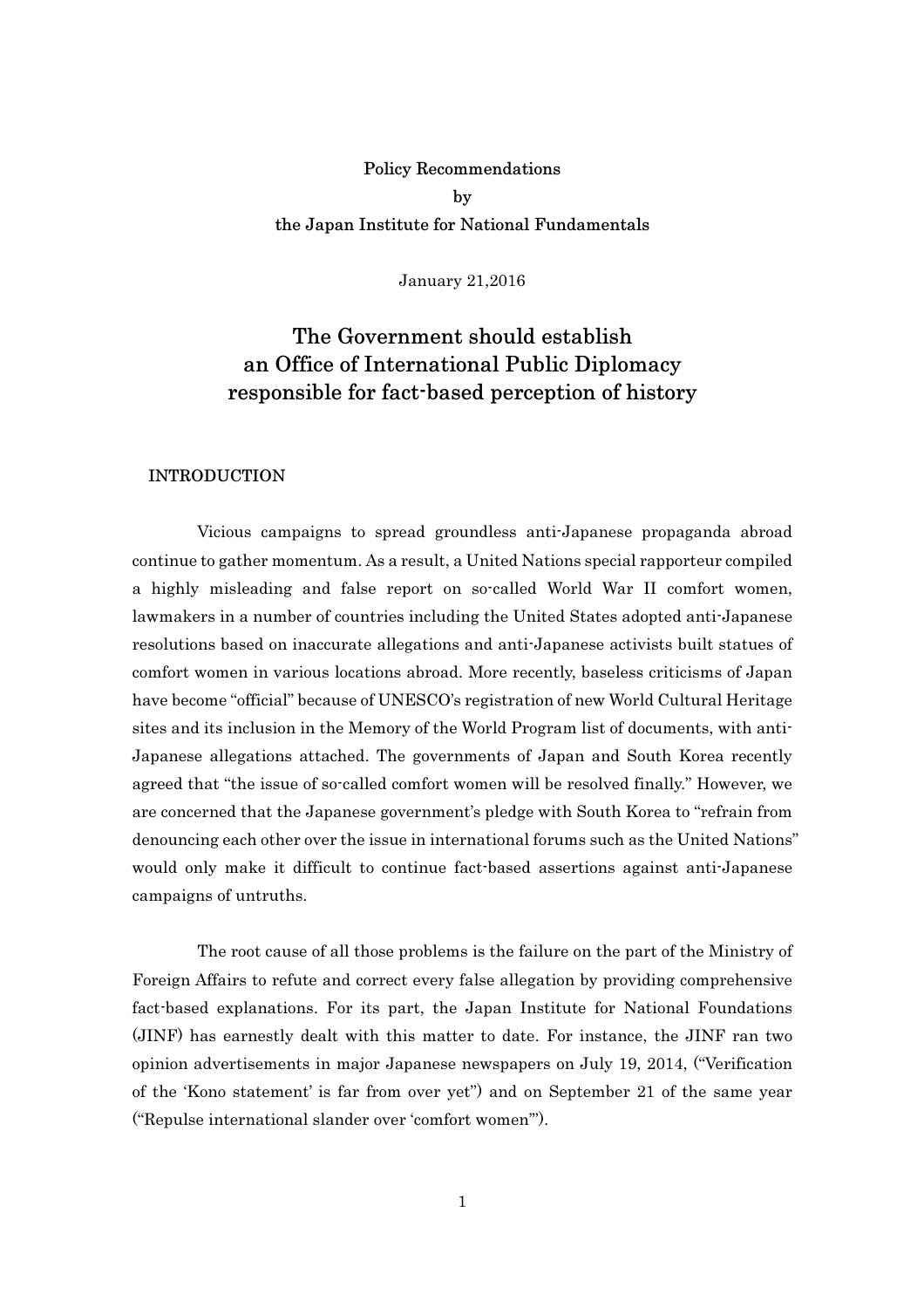However, contrary to its earlier public pledge to carry out strategic international public diplomacy with regard to this particular issue, the Abe administration has virtually left the Ministry of Foreign Affairs in charge of dealing with it. As such, it can hardly be said that the administration has done enough to address the issue. Given that those large-scale anti-Japanese campaigns have been orchestrated by the governments of certain countries, Japan, needless to say, ought to implement a government-initiated strategy to put forward fact-based statements in a systematic and persistent manner so as to ward off adverse effects of such campaigns. To that end, this Institute, therefore, sets out the following recommends:

### POLICY RECOMMENDATIONS

1. The government should establish an Office of International Public Diplomacy, which will be independent of the Ministry of Foreign Affairs and exclusively responsible for international public diplomacy pertaining to fact-based, systematic historical perceptions to continuously make Japan's fair and just position on the matter known to the rest of the world.

2. The Diet should pass new legislation, tentatively called "the Special Law for the Safeguard of the Japanese Dignity," to oblige the government to refute groundless anti-Japanese campaigns.

3. The government should facilitate private-public collaboration in the country's international public diplomacy by actively taking advantage of the expertise of those private-sector experts who have thus far been involved in refuting baseless anti-Japanese allegations.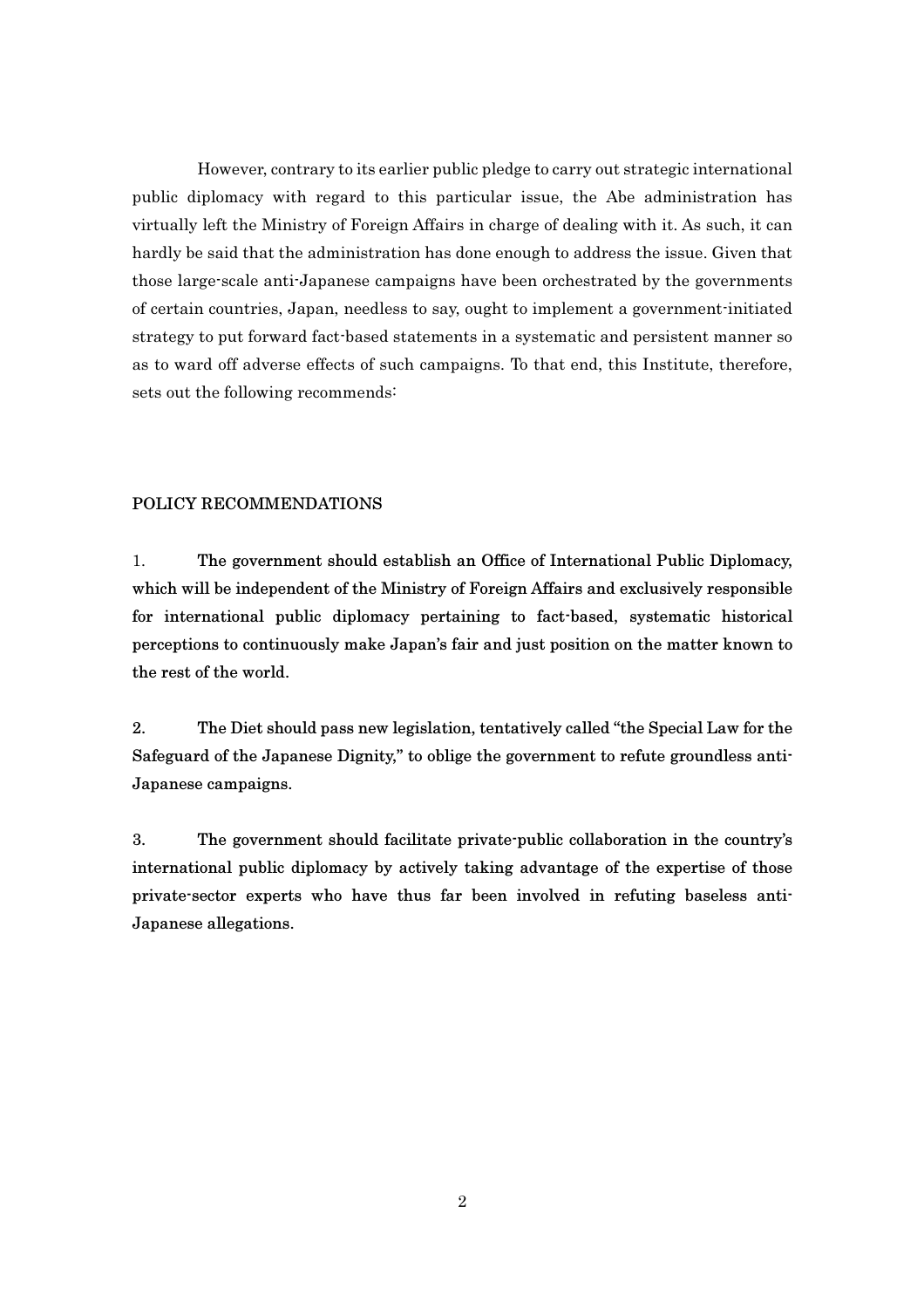#### BACKGROUND

 Historical perceptions held by a nation are a pillar of support for its sovereign and national independence with which no other nations may interfere. Nevertheless, since the early 1980s, groundless, antagonistic historical perceptions toward Japan have obstructed it in the field of diplomacy to the extent that its national dignity and national interests have been greatly hindered. Three factors have exacerbated such an anti-Japanese climate. First, such Japan-bashing campaigns were initially kindled by those Japanese news media as well as scholars and activists that were antagonistic toward their own nation. Second, seizing on groundless allegations originally raised in Japan, the governments of both China and South Korea began brought forward historical perception issues as formal diplomatic agenda items in talks with Japan, making demands that were tantamount to an act of interfering with internal affairs of Japan. Third, the Ministry of Foreign Affairs of Japan has not dismissed such unjust Chinese and South Korean demands by contradicting their arguments with fact-based, comprehensive rebuttals. The consequence of those developments is the further complication of the matter due to the Japanese government's apologies, acknowledging that Japan had a moral responsibility, and eventually making a less well-thought-out offer of compensation in the name of humanitarian assistance despite the fact that Japan and neighboring countries had signed a set of treaties and relevant agreements many years earlier, formally settling the issue of compensation.

 As for the first factor—home-grown ant-Japanese campaigns—the Asahi Shimbun acknowledged in 2014, only after years of much criticism at its coverage of the comfort women issue, that the Japanese newspaper made erroneous reports about the case as those articles were based on fabricated testimony. As a result, Japanese society has since become aware of the truth about the issue to a greater extent. However, it is private-sector efforts that finally led the newspaper to admit to its errors, while the Ministry of Foreign Affairs and other government branches remained on the sidelines, doing little to correct the situation<sup>1</sup>. In the 1990s, those home-grown anti-Japanese activists began presenting their arguments before the United Nations and the U.S. Congress, among other overseas fora, aiming to influence international public opinion in their favor. They kept denouncing their own country, misleading international audiences that had little knowledge about what were actually happening to such groundless allegations in Japan<sup>2</sup>.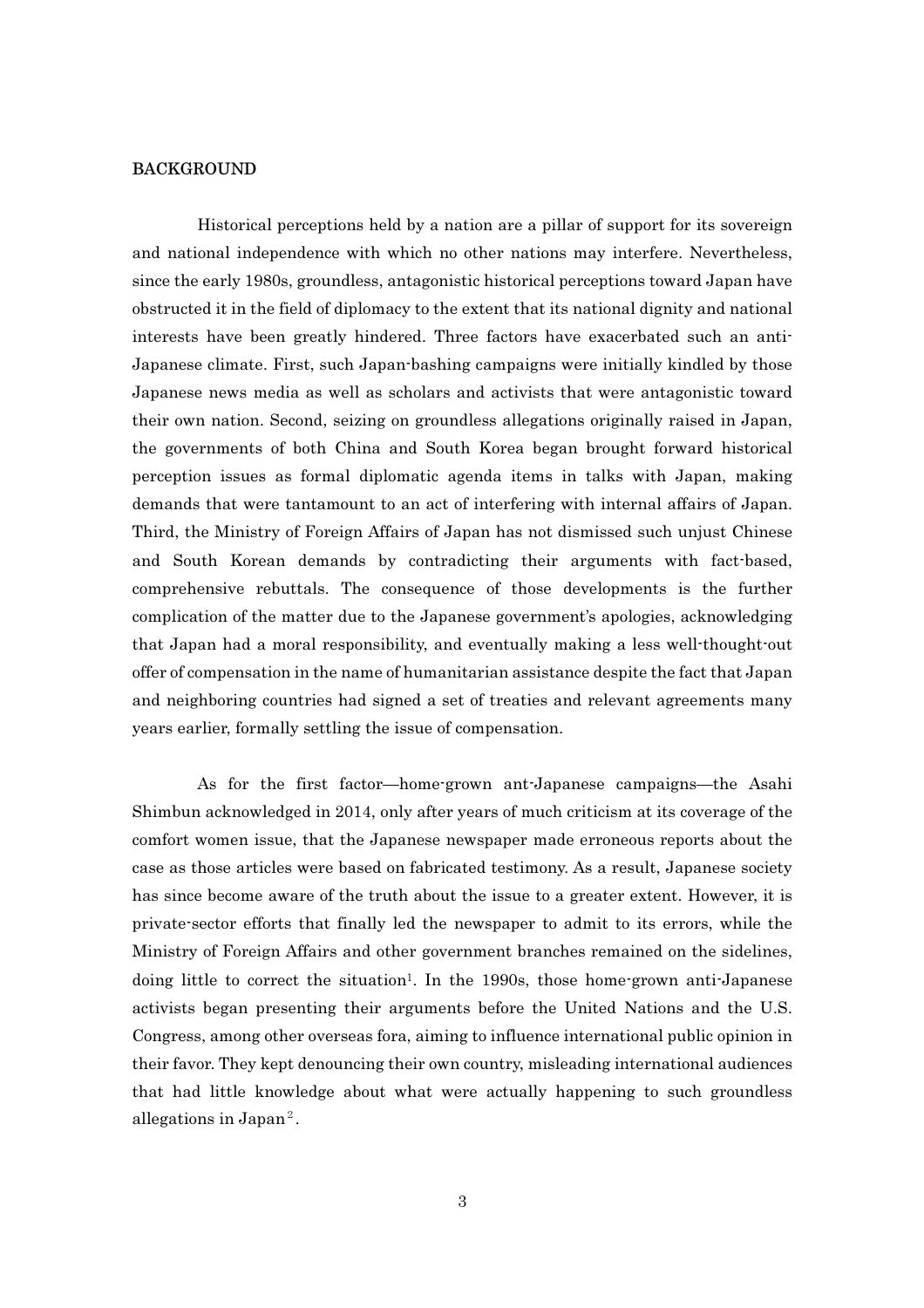China and South Korea embarked on anti-Japanese diplomatic moves in connection with historical perceptions—the second factor—in 1982 when the first round of bickering over Japanese history textbooks broke out<sup>3</sup> and then their diplomatic offensives were in high gear in the 1990s. It is noteworthy that the level of anti-Japanese sentiment in China and South Korea is higher among the younger generations than it is among the older ones. This is a phenomenon that is thought to be attributed more to the political indoctrination of their own people China and South Korea have carried out since the 1980s for the reasons below than to those people's experiences before and during World War II<sup>4</sup>.

 In the 1980s, the Chinese Communist Party capitalized on anti-Japanese sentiment in China to press Japan in diplomatic talks into agreeing to extend massive amounts of financial assistance necessary to promote its reform and opening-up policy. At the same time, the Chinese leadership began suddenly taking issue with Japan over the "Nanjing Massacre" and the enshrinement of the so-called Class A war criminals at the Yasukuni Shrine as a way of preventing the spread of civil dissent that could threaten to topple the Communist Party's dictatorship<sup>5</sup>.

In the 1990s, China shifted the focus of anti-Japanese campaigns from trying to gain as much financial resources as possible from Japan to prioritizing the political indoctrination of its people to preserve the dictatorial party's hold on power. The prodemocracy Tiananmen Square protests of 1989 and the demise of the Soviet Union and other East European communist regimes made the Chinese Communist Party really worry about the survival of its dictatorial rule. As the party had already adopted a market economy, it was no longer able to repeat its traditional maneuver of inciting internal civil campaigns against "class enemies," such as landlords, wealthy farmers and rightists, to cement its grip on power. Alternatively, it started vehemently indoctrinating the Chinese people into a campaign to label Japan as a militarist nation that had to be denounced as China's enemy. In the wake of the Tiananmen Square Incident, Jiang Zemin became general secretary of the Chinese Communist Party in 1993. He implemented systematic anti-Japanese education across China in the name of "patriotic education." The Jiang leadership also adopted a national policy of persistently persecuting Japan on the diplomatic front and, to that end, took the initiative in setting up a global network of anti-Japanese organizations<sup>6</sup>.

In the early 1980s, South Korea under the presidency of Chun Doo-hwan, for its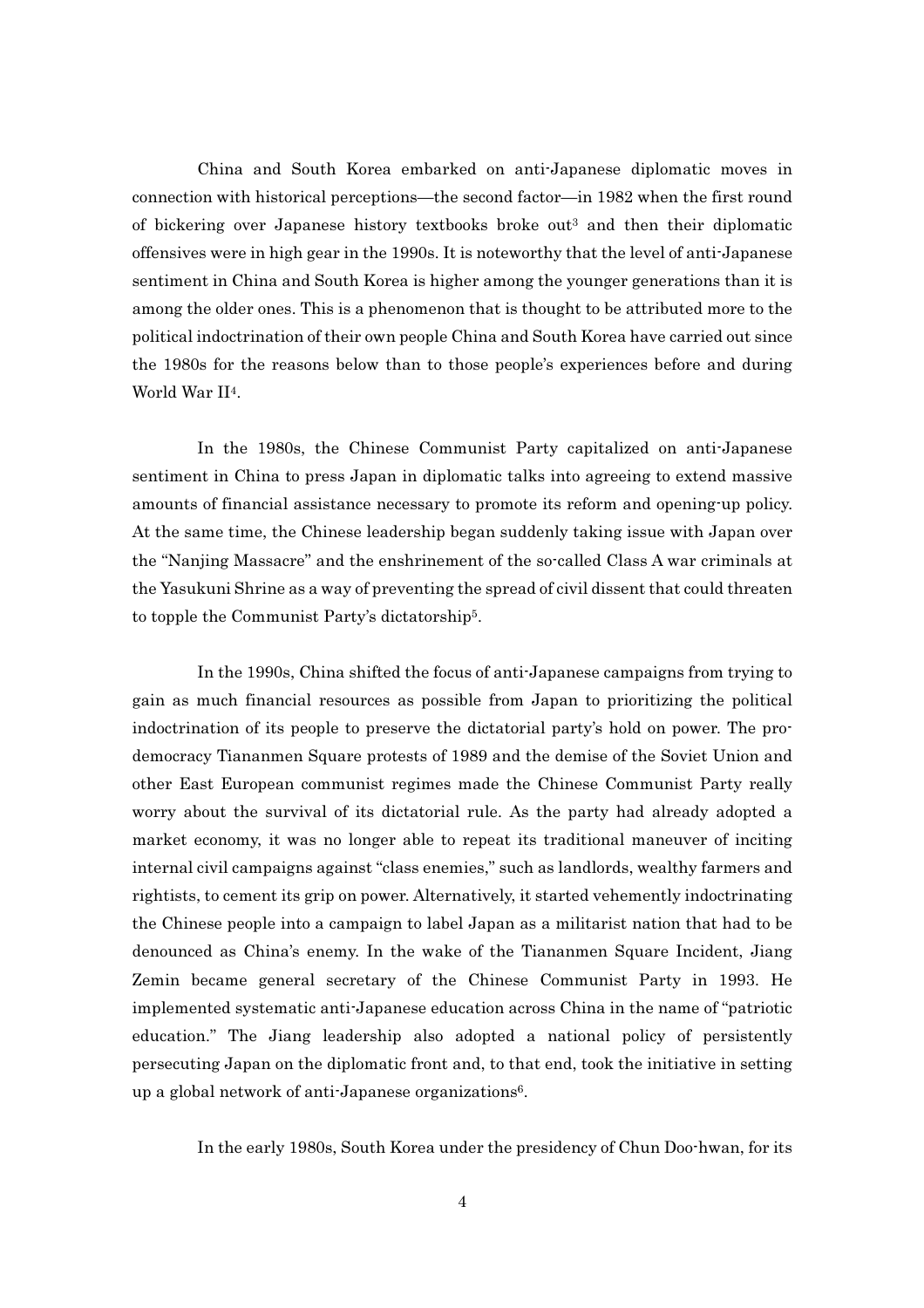part, raised the historical perception issue in diplomatic talks with Japan for the first time. The Chun regime initially tried to let Japan extend a considerable amount of economic aid in the name of military cooperation in supporting its Cold War security infrastructure. When Japan refused to comply with the request, South Korea adopted an alternative policy to take advantage of the issue of history so as to pressure Japan into generously providing it with economic assistance. Roh Tae-woo, who succeeded Chun as president of South Korea in 1988, also chose to keep pace with the Chinese Communist Party in dealing with Japan and used anti-Japanese sentiment in South Korean society as a diplomatic bargaining chip, successfully receiving both financial and technical assistance from Japan<sup>7</sup>. In those days, North Korea had to face the fact that it became apparent that the North was lagging far behind the South in terms of economic development. Pyongyang then shifted the focus of its political propaganda operations visà-vis South Korea from clinging to the long-standing rhetoric on the "supremacy of communism" to portraying itself as the "legitimate" flag bearer of anti-Japanese nationalism on the Korean Peninsula. North Korea argued that South Korea did not prosecute those Koreans who behaved as pro-Japanese collaborators, called derogatorily as Chinilpa in Korean, before and during World War II. Pyongyang accused Park Chungfee, the pro-Japanese president who rose to power in the early 1960s, of normalizing diplomatic relations with Japan in 1965 while leaving past issues unsettled. The North also justified the legitimacy of calling itself as the real flag bearer of anti-Japanese nationalism—it said North Korea, founded by Kim Il Sung, an anti-Japanese partisan hero, punished pro-Japanese people and kept adhering to anti-Japanese nationalism. The North thus inducted South Korean public opinion to turn against the South Korean leadership by instilling its version of historical perceptions into the South<sup>8</sup>.

 In the 1990s, Kim Young-sam came to power and began levelling lopsided criticism at Japan by playing up the issue of Takeshima Island in the Sea of Japan. Kim seized on anti-Japanese sentiment to boost public approval ratings of his administration—he adopted policies that pleased public opinion, now infected by North Korea's version of historical perceptions. Indeed, at around that time, South Korean leaders started using anti-Japanese sentiment in South Korean society as ammunition to help improve public approval ratings rather than utilizing it as a diplomatic leverage for receiving as much economic assistance as possible from Japan<sup>9</sup>.

 Against these backgrounds, groundless anti-Japanese campaigns abroad have gathered momentum. In Japan, the Abe administration came into being in December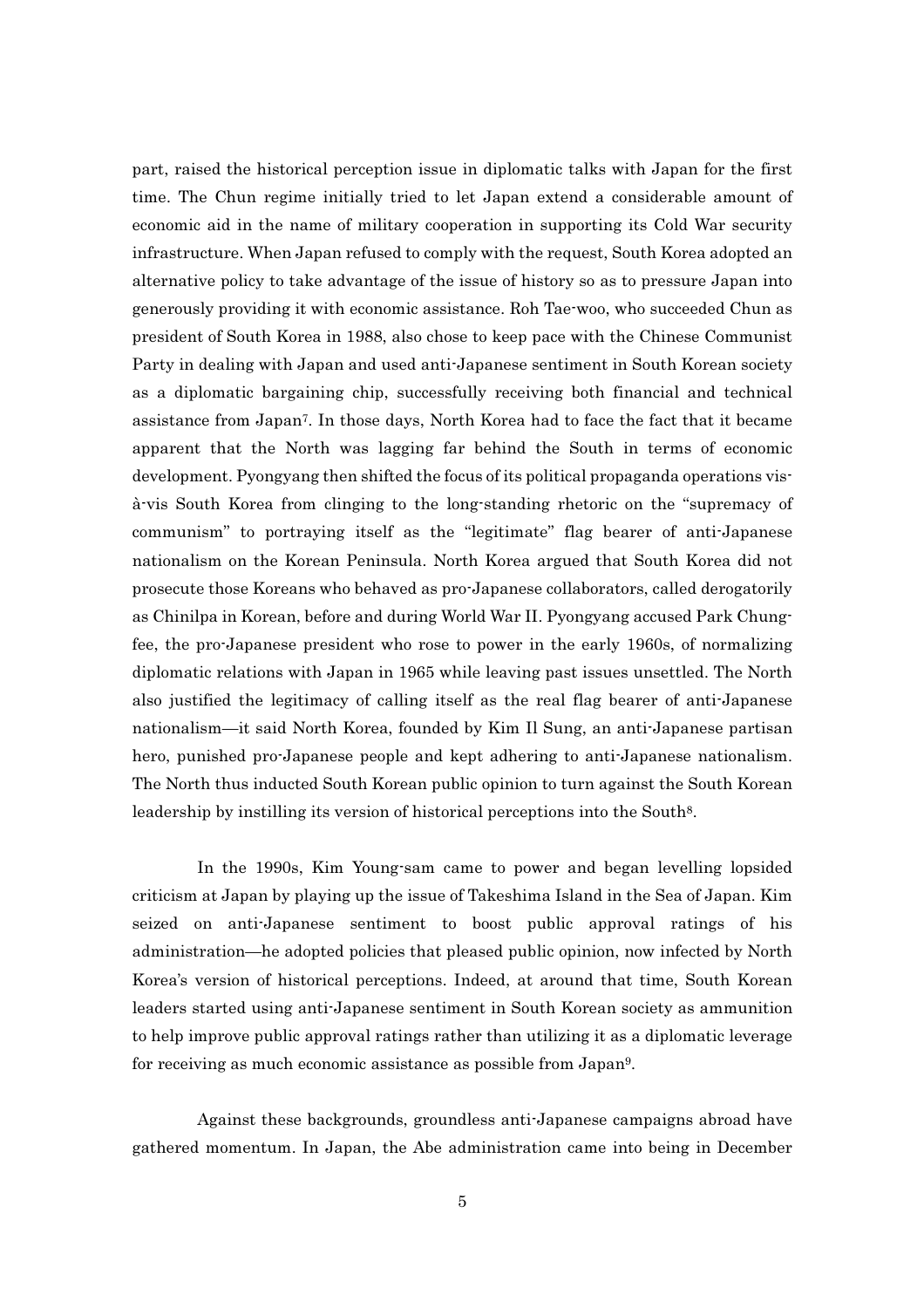2012, declaring that it would conduct strategic international public diplomacy. As a result, the Ministry of Foreign Affairs secured a huge year-on-year increase of 50 billion yen (\$416 million) in its annual budgetary outlay in fiscal 2015 for overseas dissemination of information on Japan's domestic situations and foreign policies. Nevertheless, the ministry has neither reflected upon its failure in the past 30 years or so to deal squarely with the issue of history in its international public diplomacy activities nor made comprehensive fact-based rebuttals yet to groundless anti-Japanese allegations abroad. The lack of effort on the part of the Japanese ministry has resulted in the issuance of a misguided statement by the U.S. government to express its "disappointment" at Prime Minister Shinzo Abe's visit to the Yasukuni Shrine<sup>10</sup>. The ministry has also failed to stop "comfort woman" statues from being built in various locations in the United States and other countries. Likewise, it has done little to prevent groundless anti-Japanese allegations from becoming "official," in rapid succession, through UNESCO's registration of new World Cultural Heritage sites and its inclusion in the Memory of the World Program list of documents.

 The root cause of all the problems is the failure of the Ministry of Foreign Affairs to make any comprehensive fact-based rebuttal at all to correct groundless anti-Japanese allegations<sup>11</sup>. The situation has not improved even since Prime Minister Abe took the helm of the government. In October 2014, the ministry posted a new statement in both Japanese and English (October 2014: "Measures Taken by the Government of Japan on the Issue Known as 'Comfort Women'") as part of a section titled "Issue Known as 'Wartime Comfort Women'") on one of its web pages. The statement still remains the Japanese government's up-to-date stance with respect to the issue of comfort women. It merely refers to two past events: Since the release in 1993 of a statement by then Chief Cabinet Secretary Yohei Kono, the Japanese government has "expressed its sincere apologies and remorse to the former comfort women on many occasions" and it undertook a program, through the Asian Women's Fund, "to provide necessary assistance" to them.

 In the wake of the Asahi Shimbun's apologies in 2014 for its erroneous coverage of comfort women—which the newspaper said was based on what it described as fabricated testimony of Seiji Yoshida who claimed he abducted Korean women who were forced to become comfort women—the Ministry of Foreign Affairs asked Radhika Coomaraswamy, former special rapporteur on violence against women at the United Nations Commission on Human Rights, to amend her 1996 report on wartime comfort women. It also asked a major American publishing company to change groundless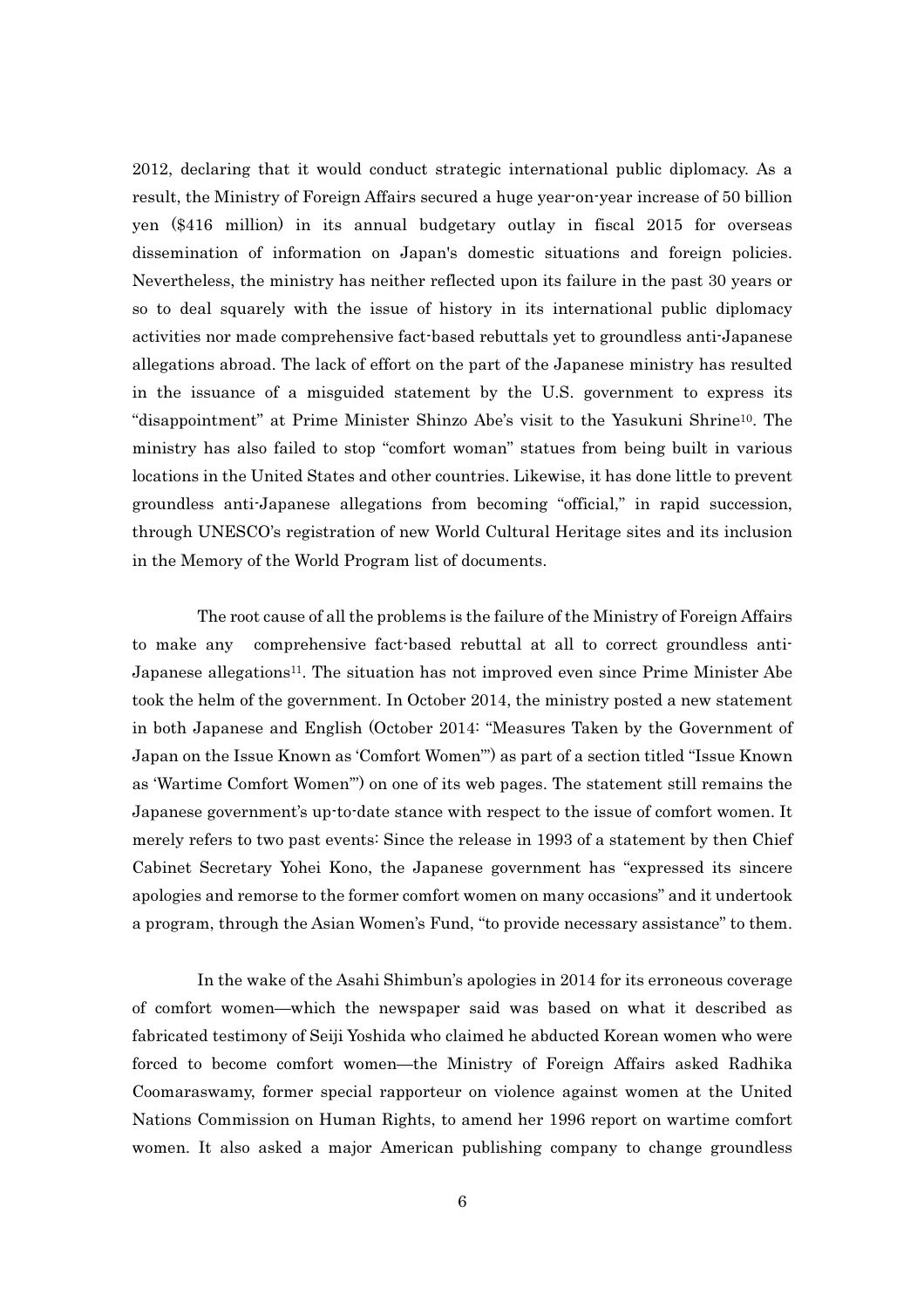passages on comfort women in its high school history textbook. As for both cases, the ministry, however, has not disclosed specifically what parts of the U.N. report and the U.S. textbook it requested to be corrected. Moreover, ever since the Asahi Shimbun acknowledged that the account given by Seiji Yoshida was a fabrication, the ministry has issued no official statements yet to tell the rest of the world of the truth about the controversy over comfort women. As such, we can hardly expect the international community to remove its misperception and have a correct understanding of the issue. What is worse, the Ministry of Foreign Affairs and a group of experts who are close to the ministry have evaded responsibility for scoring an "own goal" or choosing to offer apologies first in the early 1990s without making due investigation on their own into the issue of comfort women. They are still excusing themselves by saying, for example, "the issue can hardly be resolved as the other side continues to shift the goalpost"<sup>12</sup>. Additionally, a number of former officials of the Ministry of Foreign Affairs have publicly castigated as an "act in defiance of history" efforts in Japan to refute anti-Japanese allegations with respect to the Nanjing Incident and the issue of comfort women<sup>13</sup>

In late December 2015, the governments of Japan and South Korea agreed to "finally and irreversibly resolve" the issue of comfort women. But it must be remembered how the issue of comfort women on earth emerged and developed into a diplomatic row between the two countries. A series of false reports about the case by Japanese news media and an ensuing series of offhand apologies by the Japanese government are to blame. To truly resolve the issue, the two countries should have been faced indispensably and squarely with the inconvenient truth that comfort women represented a tragedy caused by wartime poverty. The recent agreement between the two governments made no mention of this particular point. In this context, what the government did late in 2015 was a myopic diplomatic concession for the sake of improving relations with South Korea, an event that runs the risk of causing trouble to posterity. From Japan's standpoint, there can be no solution to the issue of comfort women without restoring its honor impaired by the abovementioned false reports and subsequent false allegations based on such reports. Nonetheless, if Japan has to forgo its opportunity to make its assertion known to the international community because of the recent pledge between the governments of Japan and South Korea to refrain from denouncing each other over the issue in international forums such as the United Nations, the recent agreement could rather prevent the issue from being truly resolved.

As the Coomaraswamy report marks its 20th anniversary in 2016, the Ministry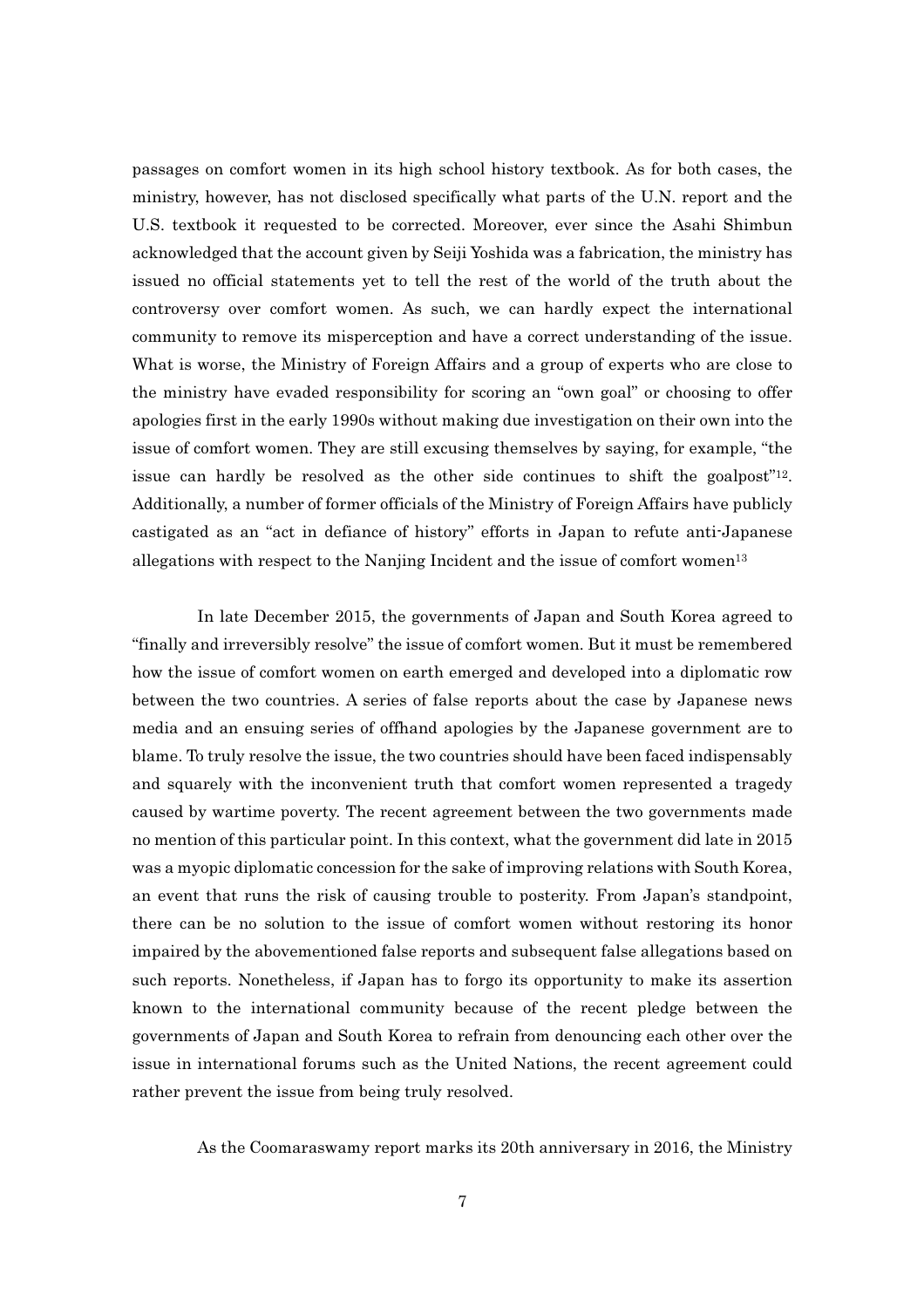of Foreign Affairs should have already embarked on an urgent diplomatic task to reach out to and talk member countries of the United Nations Human Rights Council (UNHRC)—the successor to the United Nations Commission on Human Rights—into agreeing in the 2016 general assembly of the UNHRC to appoint a new special rapporteur to investigate the issue of comfort women anew. But the ministry has shown no signs of making such a diplomatic endeavor. Despite its public pledge to carry out strategic international public relations activities, the Abe administration has effectively left the Ministry of Foreign Affairs to decide how and what to do in relation to the issue of comfort women. The administration has thus kept neglecting to submit comprehensive fact-based rebuttals to groundless allegations abroad—the crux of the country's public diplomacy.

 Groups of people at home and abroad who are antagonistic toward Japan have been staging anti-Japanese campaigns full of groundless allegations for more than 30 years now. To remove adverse effects of those large-scale malicious anti-Japanese campaigns abroad orchestrated at government level on the national interests and dignity of our country, it is logical for Japan to make fact-based rebuttals to them in a systematic and persistent manner at state level. We call for a national movement to correct misperceptions on the part of the international community about Japan's history. To that end, both the Diet and local assemblies should form federations of parliamentarians and those of local assembly members, respectively, to confront groundless propaganda against Japan by anti-Japanese groups. At least for more than years to come, the pillar of Japan's international public diplomacy should be the submission of fact-based rebuttals as to historical perceptions. The Japan Institute for National Fundamentals therefore put forward the aforementioned recommendations.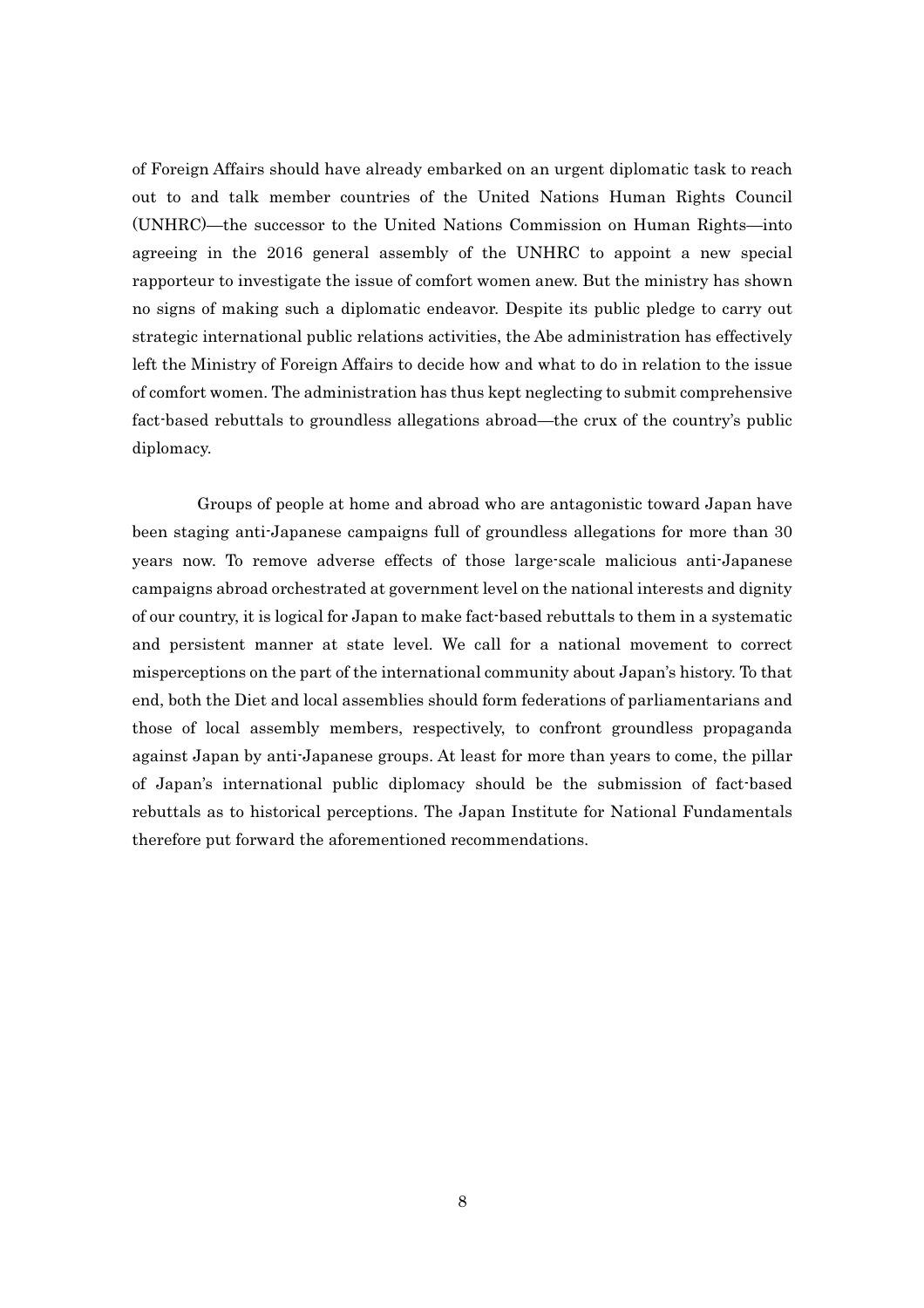<sup>1</sup> The most typical examples of groundless anti-Japanese campaigns within Japan were the so-called first textbook issue of 1982 and a series of developments related to the issue of comfort women in 1992. For more indepth information, refer to "Nikkan Gokai no Shin'en" (The Abyss of Japan-South Korea Misunderstanding) by Tsutomu Nishioka (1992) as to the 1982 campaigns and "Asahi Shimbun 'Ianfu Hodo' ni Taisuru Dokuritsu Kenshoiinkai Hokoku" (A Report by the Independent Investigation Committee on the Asahi Shimbun's Coverage of Comfort Women)(2015) with regard to the latter, which can be accessed through

http://www.seisaku-center.net/sites/default/files/uploaded/dokuritsukensyouiinkai20150219- C20150227.pdf

<sup>2</sup> A Japanese lawyer, known for his anti-Japanese activities, was the first person to refer to comfort women as "sex slaves" when he brought the issue of comfort women to the United Nations Commission on Human Rights in 1992. For details, refer to "Zohoban: Yokuwakaru Ianfu Mondai" (Enlarged Edition: An East-to-Understand Look at the Issue of Comfort Women) by Tsutomu Nishioka (2012).

<sup>3</sup> It was in 1982 when the Chinese and South Korean governments raised the issue of history during diplomatic talks with Japan for the first time since normalizing diplomatic relations with Japan in 1972 and 1965, respectively. The People's Republic of China and South Korea did not do so for 10 years and 17 years, respectively. Moreover, never did the Republic of China try to do so when it had diplomatic relations with Japan. For normal countries in the world, it is a common norm to settle issues of history through the conclusion of treaties and agreements and not take up such problems afterword as diplomatic issues. It is a matter of purely internal affairs for each country to determine what textbooks for its schools should contain and how its people should pray for the souls of the war dead.

<sup>4</sup> The notion that "anti-Japanese sentiment" had been fabricated in South Korea was analyzed in detail in the September, October and December 2001 issues of "Gendai Korea" and in the January-February 2002 issue of the same journal.

<sup>5</sup> The Nanjing Massacre Memorial Hall, formally known as "the Memorial for Compatriots Killed in the Nanjing Massacre by Japanese Forces of Aggression" was opened in 1985. In August of the same year, the Chinese government lodged a protest over Prime Minister Yasuhiro Nakasone's visit to the Yasukuni Shrine on the ground that Japan's Class-A war criminals were enshrined there together with the war dead. Yasukuni's coenshrinement of the Class-A war criminals took place in April 1979. For the six-year period between the co-enshrinement and Nakasone's 1985 visit to the shrine, Prime Ministers Masayoshi Ohira and Zenko Suzuki as well as Nakasone paid homage to the war dead by going there on a total of 21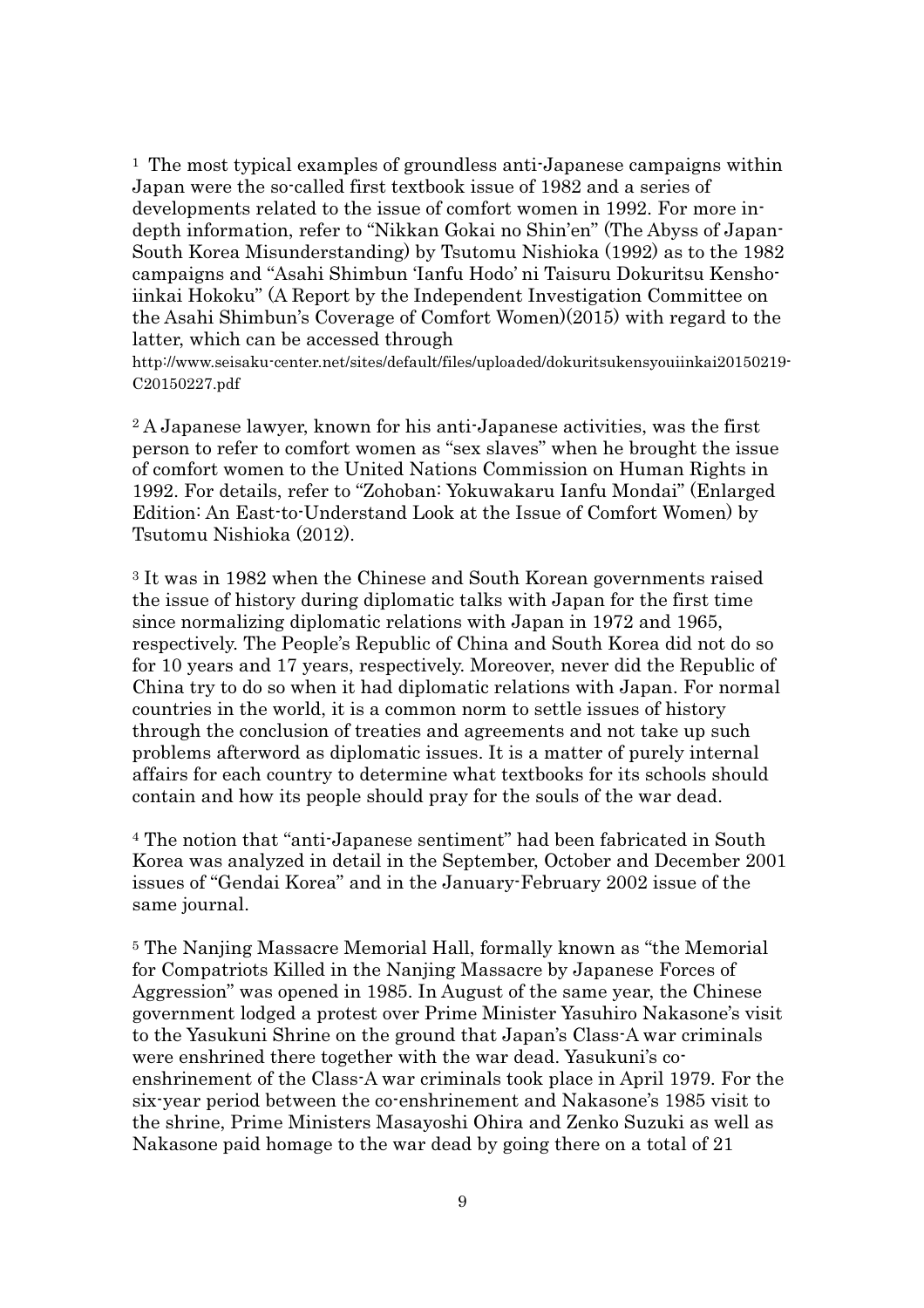occasions from 1979, but China lodged no such protest at all

<sup>6</sup> In August 1994, the Chinese Communist Party announced the Outline on the Implementation of Patriotic Education. The outline was designed to force not only schools but also the whole of Chinese society, including movies, TV programs, memorials and museums, to stage anti-Japanese political propaganda campaigns.

In December of the same year, more than 30 anti-Japanese organizations comprising Chinese, Korean and Japanese residents mostly in the United States, Canada and Hong Kong joined hands to establish the "Global Alliance for Preserving the History of WW II in Asia" to take up the issue of Japan's wartime responsibility. Michio Ezaki pointed out in his book, "Kominterun to Ruzuberuto no Jigenbakudan" (The Time Bomb Set by the Comintern and Roosevelt) (2012) that the Global Alliance was an overseas version of the anti-Japanese patriotic education guideline in China.

In August 1998, President Jiang Zemin told a conference of Chinese foreign affairs officials, including ambassadors summoned back to Beijing, that China "must not only keep warning Japan as to the issue of Taiwan but also keep going on emphasizing the issue of history, from beginning to end, and, more importantly, condemning Japan forever." ("Kotakumin Bunsen"=A Collection of Jiang Zemin's Speeches, 2006)

<sup>7</sup> The diplomatic tactics of the South Korean government under the leadership of Chun Doo-hwan to capitalize on anti-Japanese sentiment as a leverage for gaining greater economic assistance from Japan were analyzed in detail by Tsutomu Nishioka in an article headlined "Kankoku-ban Kyokusa-shikan ga Umu Hannichi to Kankan no Rensa" (The Chain of Anti-Japanese Sentiment and Anti-Korean Sentiment Caused by the Extreme Leftist View of History in South Korea) carried by of monthly "Gekkan Seiron" (July 2015). As for the diplomatic tactics adopted by the Roh Taewoo administration, which succeeded the Chun regime, Takabumi Suzuoki, a Nihon Keizai Shimbun correspondent in Seoul at the time, cited an interesting event in the January 1993 issue of "Gendai Korea." When Suzuoki interviewed a member of the newly installed cabinet, the South Korean minister responsible for economic affairs, reportedly warned that "anti-Japanese sentiment is likely to mount if Japan does not cooperate" with the Roh regime by transferring new technologies to his country and supporting South Korea's measures to reduce its lopsided trade deficits with Japan. When the Japanese correspondent then reminded the minister of the possibility of anti-Japanese sentiment backfiring on South Korea itself, the Korean cabinet member retracted his earlier remarks.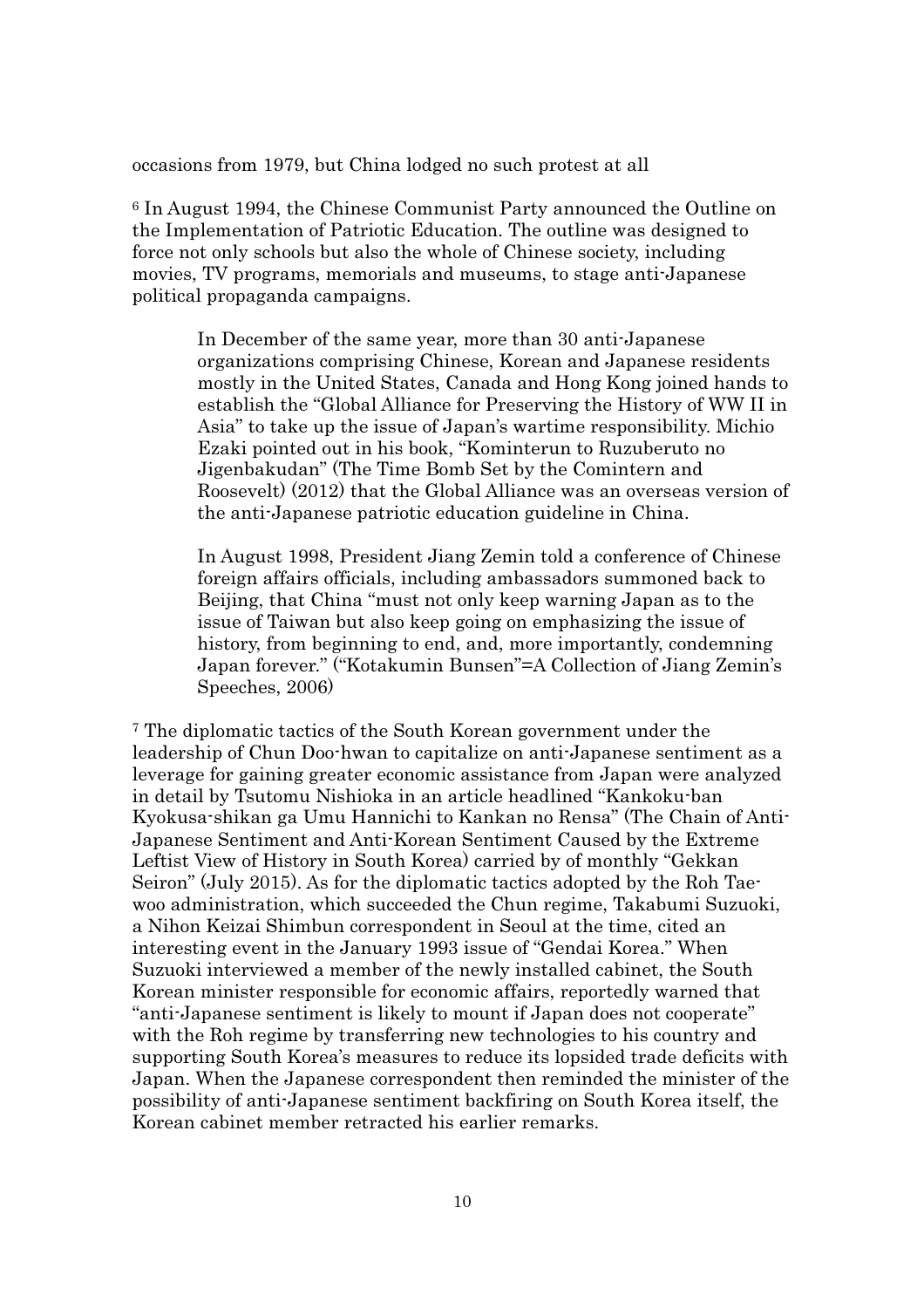<sup>8</sup> Lee Myung-young, then a professor at Sungkyunkwan University in Seoul known as a leading authority on North Korean studies, referred to "anti-South sentiment" in 1996 in an article headlined "Kankoku no 'Hankan' Shikan" ("'Anti-South' View of History in the Republic of Korea) in the December issue of "Gendai Korea" of the same year. In 2004, South Korea shifted the across-the-board use in schools of government-compiled national history textbooks to the adoption of textbooks compiled by private publishers, albeit to the screening by the government. The deregulation resulted in the mushrooming of history textbooks based on an anti-South view of history. Responding to the situation, a group of professors of common sense formed the "Textbook Forum" in January 2005. Lee Yong-hoon, a Seoul National University professor who spearheaded the move to organize the forum, summarized how people held on to the anti-South view of history perceived the history of their own country as follows:

"The Joseon Dynasty blessed with a jewelry-like beautiful culture was invaded by Japan that was a bandit. The country then had to undergo a period in which the traitors of our nation who turned out to be friends of Japan kept swaggering around our soil. Our land was liberated from Japanese rule by another occupation force—the Americans. Then, those pro-Japanese traitors turned out to be pro-American toadies all at once. Those traitors should be to blame for the division of the nation and the tragedy of the Korean War. The Rhee Syng-man regime and the Park Chung-hee regime [that ruled South Korea] in the 1960s and 1970s prolonged the history of treason. They boasted of economic development but they lost their all-important hearts as nationals [of Korea]. Justice of this kind was lost ("Daikan Minkoku Monogatari"=The Tale of the Republic of Korea)(2009)

<sup>9</sup> Refer to "Koria Tabu wo Toku" (Unveiling the Korean Taboos) by Tsutomu Nishioka (1997).

<sup>10</sup> The U.S. government said, "…the United States is disappointed that Japan's leadership has taken an action that will exacerbate tensions with Japan's neighbors" (the December 26, 2013, press lease issued by the U.S. Embassy in Tokyo). This means that the U.S. government expressed its disappointment at the possibility of Prime Minister Shinzo Abe's visit to the Yasukuni Shrine causing Japan's relations with its neighbors to deteriorate further, not at his visit to the shrine itself.

<sup>11</sup> When China and South Korea took up the issue of history as a diplomatic matter with Japan for the first time in 1981 (note 3) when the first textbook issue emerged in Japan, the Japanese Ministry of Foreign Affairs (MOFA) forced Japan's textbook screening criteria to be revised despite the resistance from the Ministry of Education that said the MOFA should not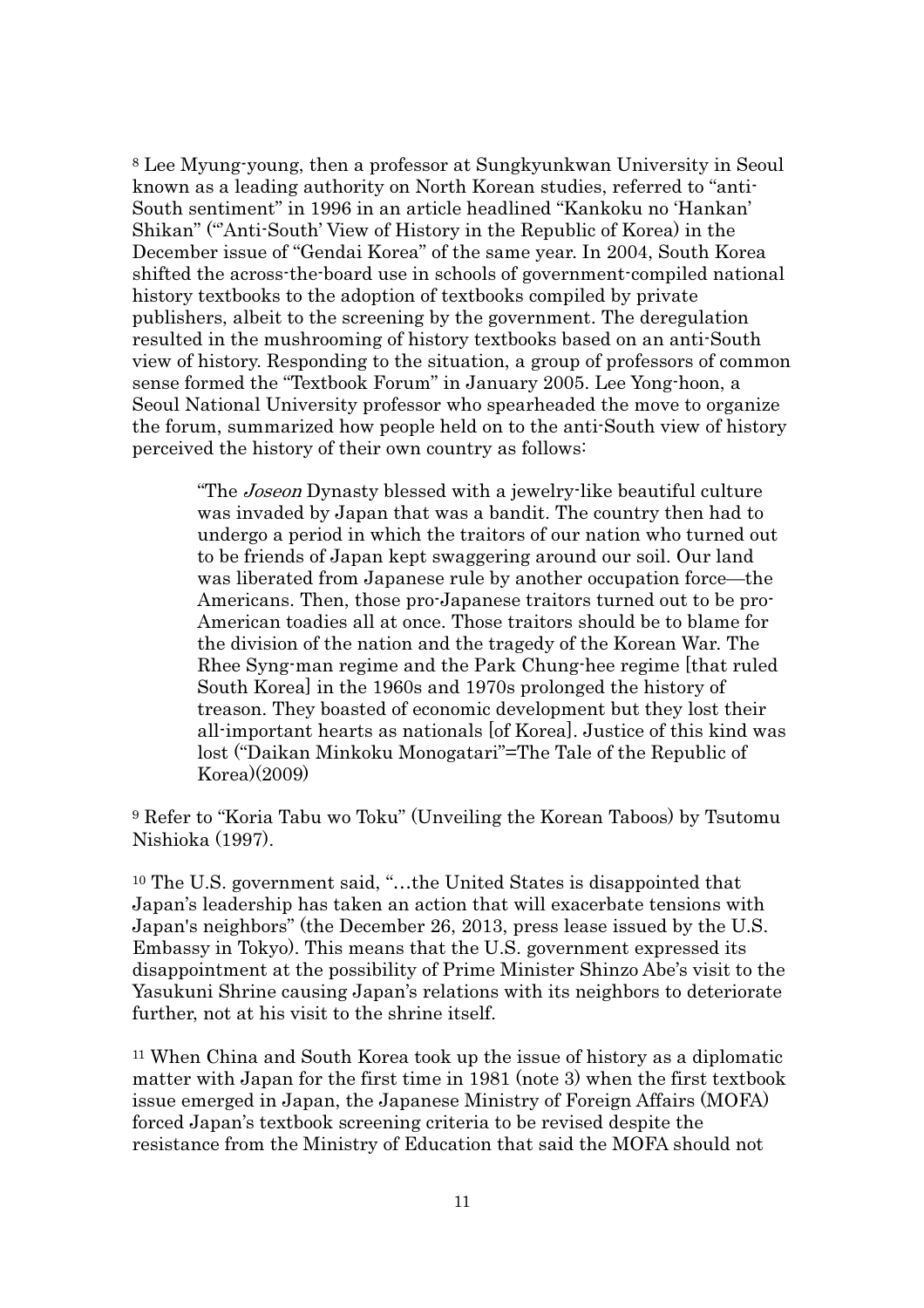yield to the Chinese and South Korean moves to interfere in Japan's internal affairs. Even though Chinese and South Korean protests were based on false news reports in Japan, the MOFA did not made any effort to refute to their protests by asserting that their protests had been based on wrong information.

> In 1996, the MOFA tried to make an elaborate, fact-based rebuttal on the issue of comfort women—which was virtually the only effort of its kind by the ministry for over a long period of time. Specifically, the MOFA released a lengthy statement refuting the report by Radhika Coomaraswamy, special U.N. rapporteur on violence against women. However, after copies of the statement were circulated to the relevant U.N. office, the MOFA withdrew the statement and substituted it with a new statement that stated to the effect that Japan had already made apologies and compensations, apart from the presentation of its refutation. The gist of the retracted statement was disclosed by Tsutomu Nishioka in a book "Asahi Shimbun: Nipponjin eno Taizai" (The Asahi Shimbun Has Committed a Deadly Crime against the Japanese People)(2014).

<sup>12</sup> It seems that diplomat-turned commentator Kunihiko Miyake was the first person to the English phrase of "move the goalposts" to refer metaphorically to what has been going on between Japan and China and South Korea. The reference appeared in the Sankei Shimbun's column "Miyake Kunihiko's World Watch" on July 25, 2013. The phrase written in katakana (the Japanese syllabary used to express foreign words) has since been so often used that the Advisory Panel on the History of the 20th Century and on Japan's Role and the World Order in the 21st Century, an ad hoc advisory body to the prime minister, used the phrase in its report issued in August 2015.

<sup>13</sup> Sakutaro Tanino, a former high-ranking official of the Ministry of Foreign Affairs who was involved deeply in the compilation, of both the Kono statement and the Murayama statement, criticized the moves to "vindicate the honor of Japan." Tanino said as follows:

"There can be many ways of interpreting history. That's natural. However, in recent years, some people in Japan have been campaigning to 'restore the honor of Japan' and, therefore, trying to deny 'history' that cannot be denied. Without facing history squarely, they have been defiantly saying, 'All of them became comfort women for money' and 'The Nanjing Incident was a fabrication!' Even when someone tries to study modern and recent history as extensively as possible", they say, "It's biased by the self-tormenting view of history. It's forgivable. So, don't do it."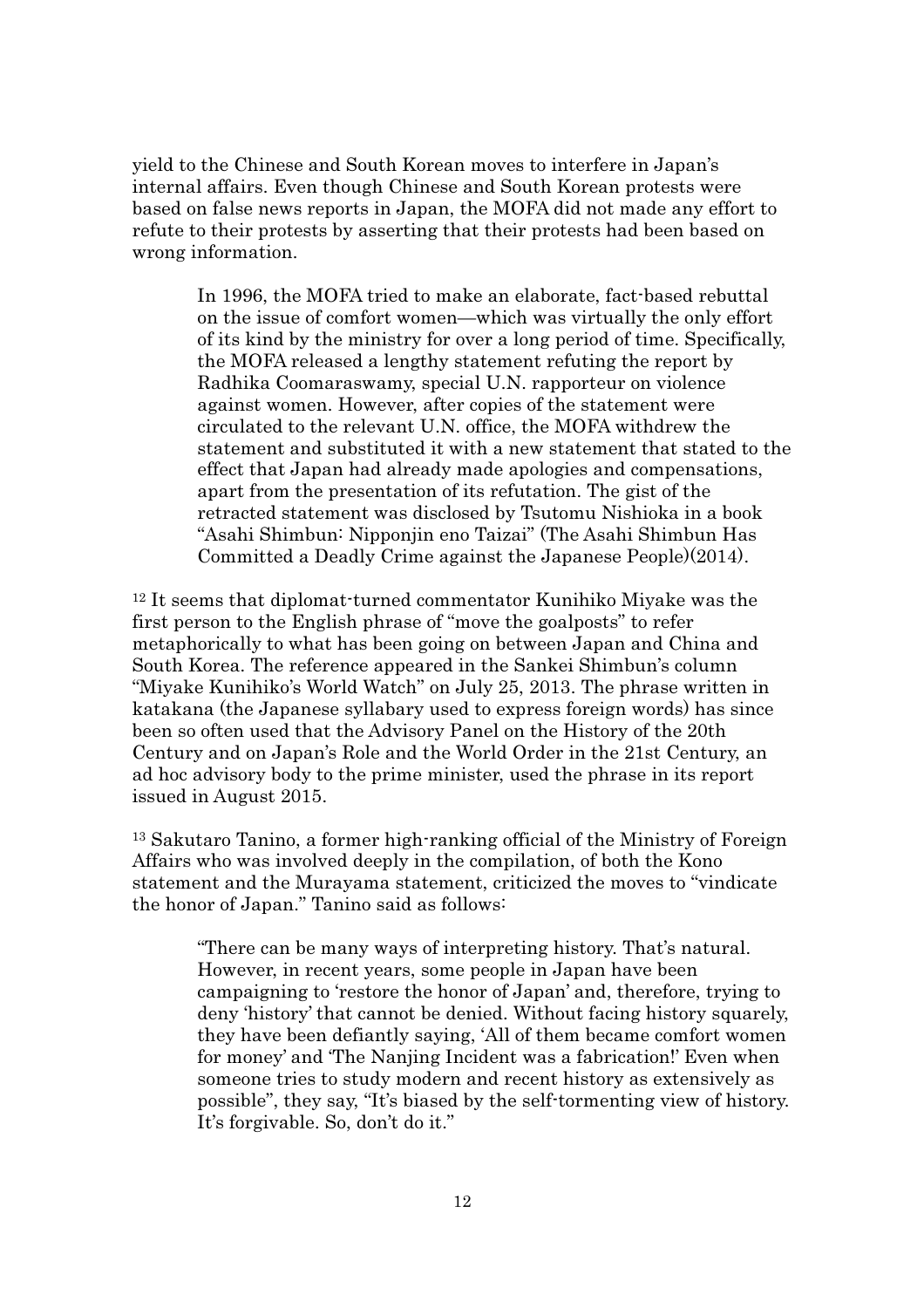"I really want them to understand that in the eye of the international community that it is their remarks that have been resulting in hurting the honor of the people of Japan in the most serious way." (Diamond Online, August 13, 2015)

Masatoshi Muto, who served as Japan's ambassador to South Korea from 2010 to 2012, published a book titled "Nikkan Tairitsu no Shinso" (The Depths of the Japan-South Korea Confrontation). In the book, Muto, arguing that Japan should refrain from making any fact-based rebuttal with regard to the issue of comfort women, commented:

"What Japan has to keep in mind is that Japan should never insist that 'in a narrow sense of the term, there was no coercion' [in the recruitment of the women]. Because such an insistence would rather give the international community the impression that Japan has made 'no remorse for its inhumane acts of the past' and cause it to distrust this country. At the end of the day, such a Japanese attitude could only make the international community become increasingly sympathetic toward South Korea. In dealing with this issue, it is necessary to understand how the world perceives it." (Pages 23-24).

Then, Muto, while saying he had no documents as evidence, that comfort women might have been forcibly recruited by the military. He went on to say: "First and foremost, I wonder if Japan can definitely assert that there was no 'coercion' on the part of the military. Can such a fact that there exist no documents be acceptable as a reason for making such an argument? It is inconceivable that the military would have bothered to documents about forcible recruitments if that had been the case. Also, I don't think it is possible to discover evident that definitely rules out coercion by the military." (Page 54)

Kunihiko Miyake, who used be an official of the Ministry of Foreign Affairs, defended the ministry by denying the advisability on the part of the government of making fact-based rebuttals pertaining to the issue of comfort women and the Nanjing Incident. He said as follows:

"It is not an act of historical revisionism to discuss and reassess 'facts' of the past on the basis of the 'evaluation criteria' of the past. However, if [Japan] wants the international political realm to give a just cause to such an intellectual activity, debate based on 'universal value' will be imperative. It is not wise to react easily to provocative assertions by foreign countries that are narrowly and intentionally focused on small parts of history relative to the 'issue of comfort